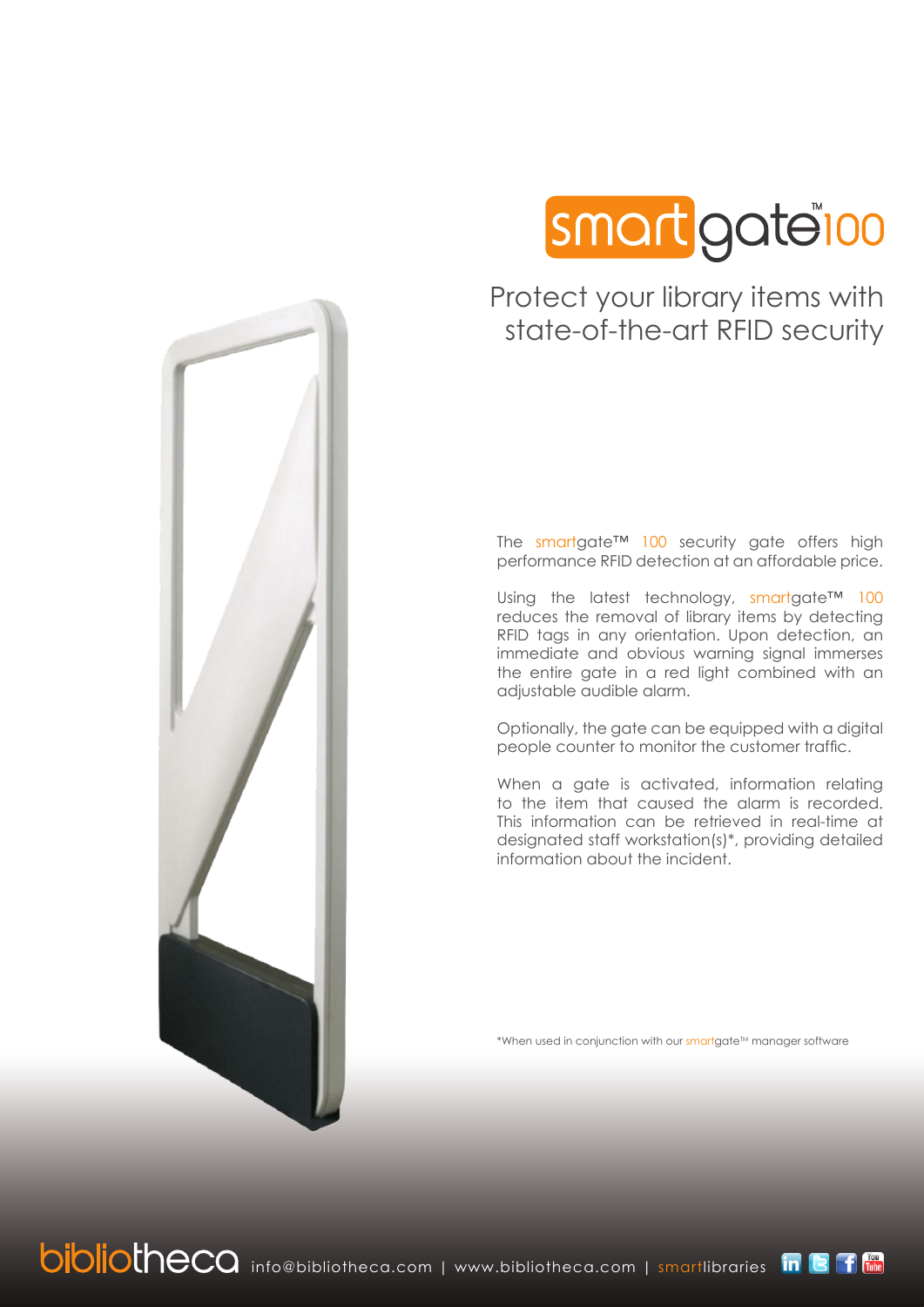# gate<sup>r</sup>oo

# Reliable RFID security & detection



## **Outstanding performance**

Provides breakthrough performance in read range and speed. Non-deactivated RFID tags are instantaneously detected regardless of orientation.

## **Audible and visual alerts**

Immediate and obvious warning signal immerses the entire gate in a red light combined with an adjustable audible alarm.

## **Multiple gate setups**

The standard setup is a combination of two gates covering up to 35 inches / 900 mm. Three or more gates in a row can be installed to cover wider areas effectively.

### **Unobtrusive panels**

The sleek design of the smartgate™ 100 means that the gates will fit comfortably in any library environment without compromising space.